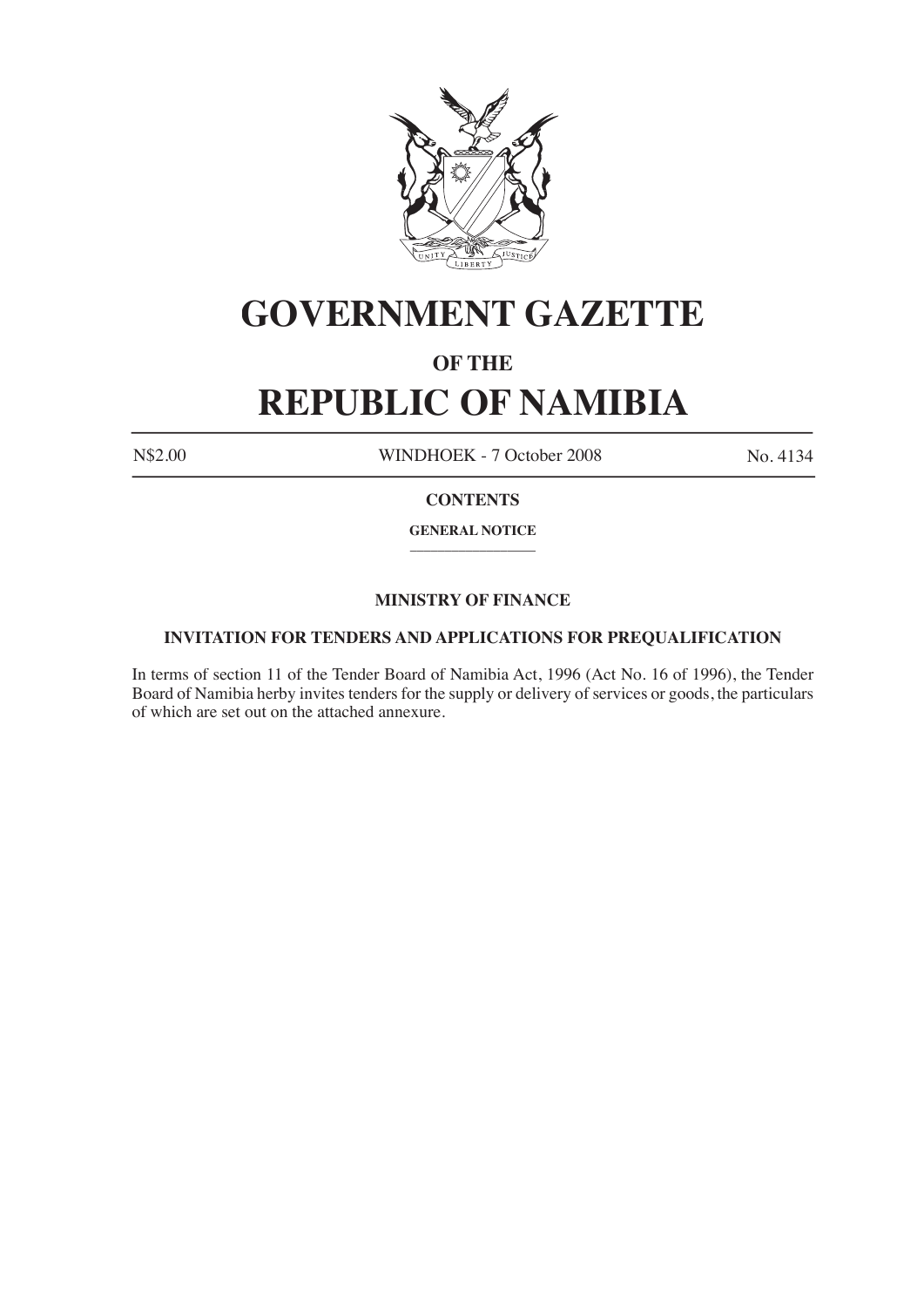| <b>MINISTRY OF FINANCE</b><br><b>TENDER BOARD</b><br><b>TENDERS ARE INVITED FOR</b> |                                                                                                                                                                | <b>TENDER NO:</b><br><b>DESCRIPTION:</b>     | F1/23-15/2008<br>SUPPLY, DELIVERY, INSTALLATION AND<br><b>COMMISSIONING OF REPEATER SYSTEM</b><br>AND TWO-WAY RADIOS WITH CHARGERS<br>TO THE MINISTRY OF SAFETY AND SECU-<br>RITY, DIVUNDU REHABILITATION CENTRE. |                                              |                                                                                                |                                                                   |                                                                                                                                             |
|-------------------------------------------------------------------------------------|----------------------------------------------------------------------------------------------------------------------------------------------------------------|----------------------------------------------|-------------------------------------------------------------------------------------------------------------------------------------------------------------------------------------------------------------------|----------------------------------------------|------------------------------------------------------------------------------------------------|-------------------------------------------------------------------|---------------------------------------------------------------------------------------------------------------------------------------------|
|                                                                                     |                                                                                                                                                                |                                              |                                                                                                                                                                                                                   | <b>TENDER NO:</b><br><b>DESCRIPTION:</b>     | F <sub>1</sub> /2-12/2008<br>DESIGN AND IMPLEMENTATION OF A<br>WEBSITE FOR PUBLIC SERVICE COM- | <b>CLOSING DATE:</b><br><b>LEVY PAYABLE:</b><br><b>TENDER NO:</b> | 11H00 ON TUESDAY: 7 OCTOBER 2008<br>N\$100-00<br>F1/24-4/2008                                                                               |
|                                                                                     |                                                                                                                                                                |                                              |                                                                                                                                                                                                                   | <b>CLOSING DATE:</b><br><b>LEVY PAYABLE:</b> | MISSION (PSC).<br>11H00 ON TUESDAY: 7 OCTOBER 2008<br>N\$200-00                                | <b>DESCRIPTION:</b><br><b>CLOSING DATE:</b>                       | SUPPLY AND DELIVERY OF 150MS WIN-<br><b>DOWS SERVER CALS FOR THE DIREC-</b><br>TORATE GENERAL SERVICES.<br>11H00 ON TUESDAY: 7 OCTOBER 2008 |
| <b>TENDER NO:</b><br><b>DESCRIPTION:</b>                                            | F <sub>1</sub> /7-18/2008<br>CONSTRUCTION OF MEDIUM VOLTAGE<br>NETWORKS AND NETWORK REHA-                                                                      | LEVY PAYABLE:<br><b>TENDER NO:</b>           | N\$200-00<br>F1/24-5/2008                                                                                                                                                                                         |                                              |                                                                                                |                                                                   |                                                                                                                                             |
| <b>CLOSING DATE:</b>                                                                | BILITATION, ERONGO REGION FOR<br>THE 2008/2009 FINANCIAL YEAR.<br>11H00 ON TUESDAY: 7 OCTOBER 2008                                                             | <b>DESCRIPTION:</b>                          | <b>INSTALLATION OF A NETWORK FOR</b><br>THE DIRECTORATES OF ARTS, CUL-<br>TURE AND YOUTH.                                                                                                                         |                                              |                                                                                                |                                                                   |                                                                                                                                             |
| LEVY PAYABLE:<br><b>TENDER NO:</b>                                                  | N\$250-00<br>F <sub>1</sub> /7-19/2008                                                                                                                         | <b>CLOSING DATE:</b><br>LEVY PAYABLE:        | 11H00 ON TUESDAY: 7 OCTOBER 2008<br>N\$200-00                                                                                                                                                                     |                                              |                                                                                                |                                                                   |                                                                                                                                             |
| <b>DESCRIPTION:</b>                                                                 | CONSTRUCTION OF MEDIUM VOLTAGE<br>NETWORKS AND NETWORK REHA-<br>BILITATION, OMUSATI REGION FOR<br>THE 2008/2009 FINANCIAL YEAR.                                | TENDER NO:<br><b>DESCRIPTION:</b>            | F1/24-6/2008<br>SUPPLY AND INSTALLATION OF ANTI<br><b>VIRUS SOFTWARE FOR DIRECTORATE</b><br><b>GENERAL SERVICES.</b>                                                                                              |                                              |                                                                                                |                                                                   |                                                                                                                                             |
| <b>CLOSING DATE:</b><br>LEVY PAYABLE:                                               | 11H00 ON TUESDAY: 7 OCTOBER 2008<br>N\$250-00                                                                                                                  | <b>CLOSING DATE:</b><br>LEVY PAYABLE:        | 11H00 ON TUESDAY: 7 OCTOBER 2008<br>N\$100-00                                                                                                                                                                     |                                              |                                                                                                |                                                                   |                                                                                                                                             |
| <b>TENDER NO:</b><br><b>DESCRIPTION:</b>                                            | F <sub>1</sub> /9-25/2008<br>PRINTING OF THE EMIS 2007 STATIS-<br>TICAL YEARBOOK.                                                                              | TENDER NO:<br><b>DESCRIPTION:</b>            | F <sub>1</sub> /28-1/2008<br>SUPPLY OF COMPUTER EQUIPMENT AND<br>RELATED SOFTWARE TO MINISTRY OF FO-                                                                                                              |                                              |                                                                                                |                                                                   |                                                                                                                                             |
| <b>CLOSING DATE:</b><br>LEVY PAYABLE:                                               | 11H00 ON TUESDAY: 7 OCTOBER 2008<br>N\$100-00                                                                                                                  | <b>CLOSING DATE:</b><br><b>LEVY PAYABLE:</b> | REIGN AFFAIRS.<br>11H00 ON TUESDAY: 7 OCTOBER 2008<br>N\$100-00                                                                                                                                                   |                                              |                                                                                                |                                                                   |                                                                                                                                             |
| <b>TENDER NO:</b><br><b>DESCRIPTION:</b><br><b>CLOSING DATE:</b>                    | F <sub>1</sub> /9-26/2008<br>PRINTING OF A REPORT OF THE DEP-<br>UTY MINISTER'S FAMILIARISATION VI-<br>SIT TO THE REGIONS.<br>11H00 ON TUESDAY: 7 OCTOBER 2008 | <b>TENDER NO:</b><br><b>DESCRIPTION:</b>     | S7/2008<br>SUPPLY AND DELIVERY OF FOOTWEAR<br>TO THE CENTRAL GOVERNMENT STO-<br>RES FOR THE PERIOD 1 NOVEMBER                                                                                                     |                                              |                                                                                                |                                                                   |                                                                                                                                             |
| LEVY PAYABLE:<br><b>TENDER NO:</b><br><b>DESCRIPTION:</b>                           | N\$100-00<br>F1/9-27/2008<br>PURCHASING OF COMPUTER EQUIP-                                                                                                     | <b>CLOSING DATE:</b><br>LEVY PAYABLE:        | 2008 TO 31 OCTOBER 2010.<br>11H00 ON TUESDAY: 7 OCTOBER 2008<br>N\$200-00                                                                                                                                         |                                              |                                                                                                |                                                                   |                                                                                                                                             |
| <b>CLOSING DATE:</b><br>LEVY PAYABLE:                                               | MENT AND RELATED SOFTWARE FOR<br>MINISTRY OF EDUCATION - KAVANGO<br>REGIONAL OFFICE.<br>11H00 ON TUESDAY: 7 OCTOBER 2008<br>N\$100-00                          | TENDER NO:<br>DESCRIPTION:                   | S <sub>14</sub> /2008<br>SUPPLY AND DELIVERY OF NEEDLE-<br>WORK REQUIREMENTS TO THE CENTRAL<br>GOVERNMENT STORES FOR THE PERI-<br>OD 1 OCTOBER 2008 TO 30 SEPTEMBER                                               |                                              |                                                                                                |                                                                   |                                                                                                                                             |
| <b>TENDER NO:</b><br><b>DESCRIPTION:</b>                                            | F1/10/1-38/2008<br>DRAFTING OF A CORRECTIVE AC-                                                                                                                | <b>CLOSING DATE:</b><br><b>LEVY PAYABLE:</b> | 2010.<br>11H00 ON TUESDAY: 7 OCTOBER 2008                                                                                                                                                                         |                                              |                                                                                                |                                                                   |                                                                                                                                             |
|                                                                                     | TION PLAN ON THE ICAO REPORT<br>FOR THE AIR NAVIGATION SERVICES<br>(ANS) IN THE DIRECTORATE OF CIVIL<br><b>AVIATION.</b>                                       | TENDER NO:<br><b>DESCRIPTION:</b>            | N\$200-00<br>S16/2008<br>SUPPLY AND DELIVERY OF HOUSE-<br>HOLD UTENSILS (STAINLESS STEEL,                                                                                                                         |                                              |                                                                                                |                                                                   |                                                                                                                                             |
| <b>CLOSING DATE:</b><br>LEVY PAYABLE:                                               | 11H00 ON TUESDAY: 7 OCTOBER 2008<br>N\$100-00                                                                                                                  |                                              | ALUMINIUM, WOODEN ET CETERA)<br>TO THE CENTRAL GOVERNMENT STO-<br>RES FOR THE PERIOD 1 NOVEMBER                                                                                                                   |                                              |                                                                                                |                                                                   |                                                                                                                                             |
| TENDER NO:<br><b>DESCRIPTION:</b>                                                   | F1/10/4-2/2008<br>SUPPLY AND DELIVERY OF FOUR NEW<br>DIESEL POWERED FORKLIFT TRUCKS<br>FOR THE GOVERNMENT STORES ON-                                           | <b>CLOSING DATE:</b><br><b>LEVY PAYABLE:</b> | 2008 TO 31 OCTOBER 2010.<br>11H00 ON TUESDAY: 7 OCTOBER 2008<br>N\$200-00                                                                                                                                         |                                              |                                                                                                |                                                                   |                                                                                                                                             |
| <b>CLOSING DATE:</b><br>LEVY PAYABLE:                                               | DANGWA, OTJIWARONGO, WINDHOEK<br>AND KATIMA MULILO.<br>11H00 ON TUESDAY: 7 OCTOBER 2008<br>N\$200-00                                                           | TENDER NO:<br><b>DESCRIPTION:</b>            | S19/2008<br>SUPPLY AND DELIVERY OF HOUSE-<br>HOLD UTENSILS (PLASTIC WARE) THE<br>CENTRAL GOVERNMENT STORES FOR                                                                                                    |                                              |                                                                                                |                                                                   |                                                                                                                                             |
| <b>TENDER NO:</b><br><b>DESCRIPTION:</b>                                            | F1/22-5/2008<br>SUPPLY AND DELIVERY OF 500 DIGI-<br>TAL FOOD PORTION SCALES FOR THE<br>NAMIBIA HOUSEHOLD INCOME AND                                            | <b>CLOSING DATE:</b><br><b>LEVY PAYABLE:</b> | THE PERIOD 1 NOVEMBER 2008 TO 31<br>OCTOBER 2010.<br>11H00 ON TUESDAY: 7 OCTOBER 2008<br>N\$200-00                                                                                                                |                                              |                                                                                                |                                                                   |                                                                                                                                             |
| <b>CLOSING DATE:</b><br>LEVY PAYABLE:                                               | EXPENDITURE SURVEY 2008/2009.<br>11H00 ON TUESDAY: 7 OCTOBER 2008<br>N\$100-00                                                                                 |                                              |                                                                                                                                                                                                                   |                                              |                                                                                                |                                                                   |                                                                                                                                             |